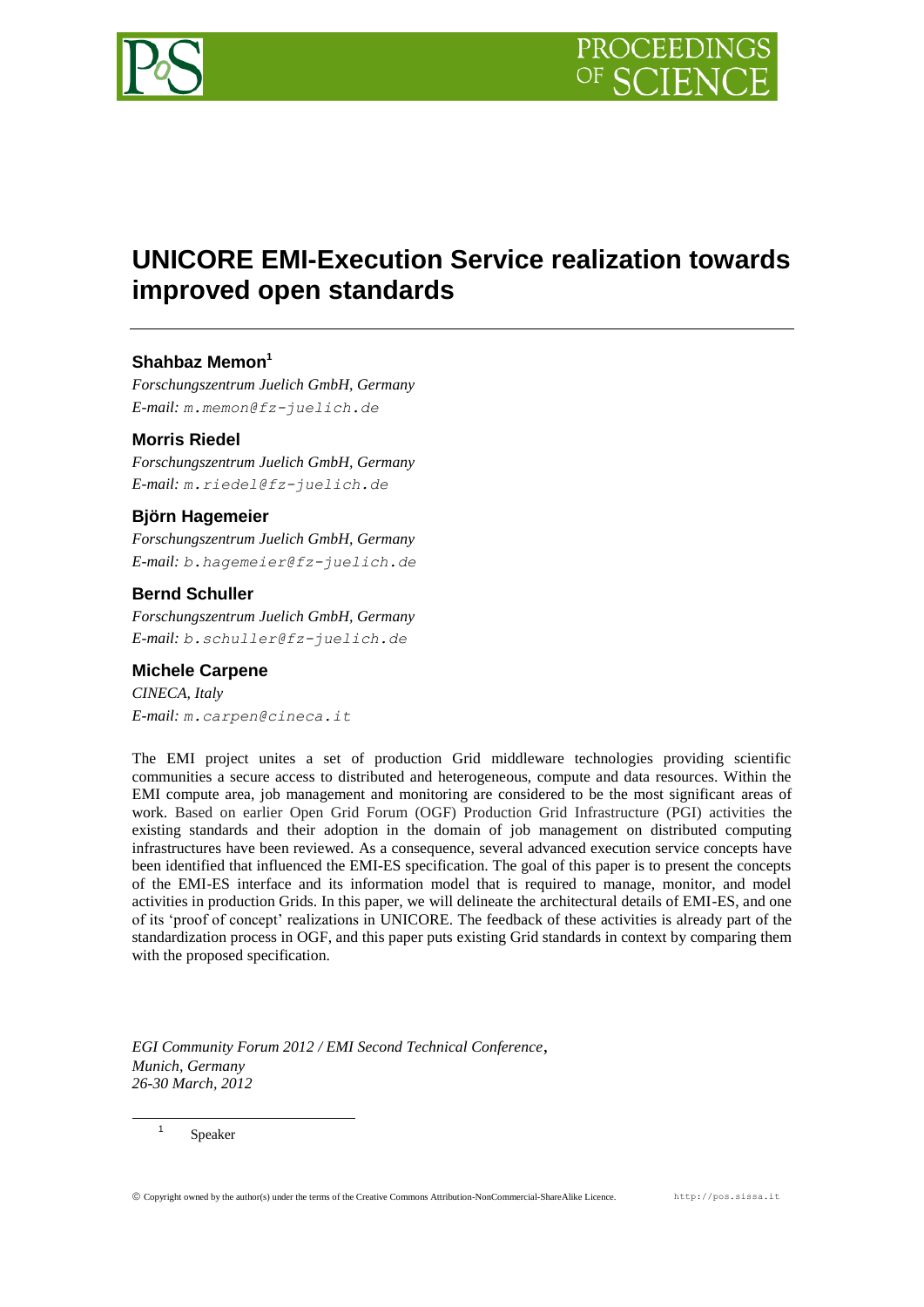## **1. Introduction**

EMI products have the mandate to support diversified scientific communities with nontrivial job management requirements. Initially, Grid middlewares followed an approach with proprietary interfaces and information models. But this approach was not productive as scientific communities tend to access resources in multiple infrastructures more often. Over the years, standard bodies such as OGF produced a set of Grid job management standards like OGSA-BES [3], JSDL [4], and GLUE2 [7]. It has been revealed from our experiences that these standards work well in production, but that some basic standards can also be improved with advanced execution service concepts. Hence, several of these concepts can be improved to facilitate an efficient execution and management of Grid applications on distributed computing infrastructures today. But in order to suggest several improvements for open standards, EMI [5] followed an approach to cover a set of concepts to be supported by ARC [11], gLite [9], and UNICORE [1], thus resulting in the EMI-ES specification. It consists of job management and monitoring interfaces, state model, activity description schema, and resource and activity representations.

The activity services are divided into two packages: Activity-Factory and Activity-Management. Activity-Factory consists of functionalities to initiate activities, managing resource manager information, and manages the delegation process used for data staging during activity lifecycle. Activity-Manager exposes a set of interfaces to manage the life cycle of activities, manages activity information, and also facilitates a delegation process which is also provided by Activity-Factory. Section 2 comprehensively elaborates each package by exploring their interfaces. The aforementioned functionalities are adopted within UNICORE using Web services technology. In the UNICORE architecture, there are services (like OGSA-BES or UNICORE Atomic Services [13]) through which clients can seamlessly interact with the services supported by XNJS [7] based execution management system. The EMI-ES specification per se and the lessons learned from the proof of concept implementations in EMI (here UNICORE) bear the potential to support many scientific communities that take advantage of the EMI distribution.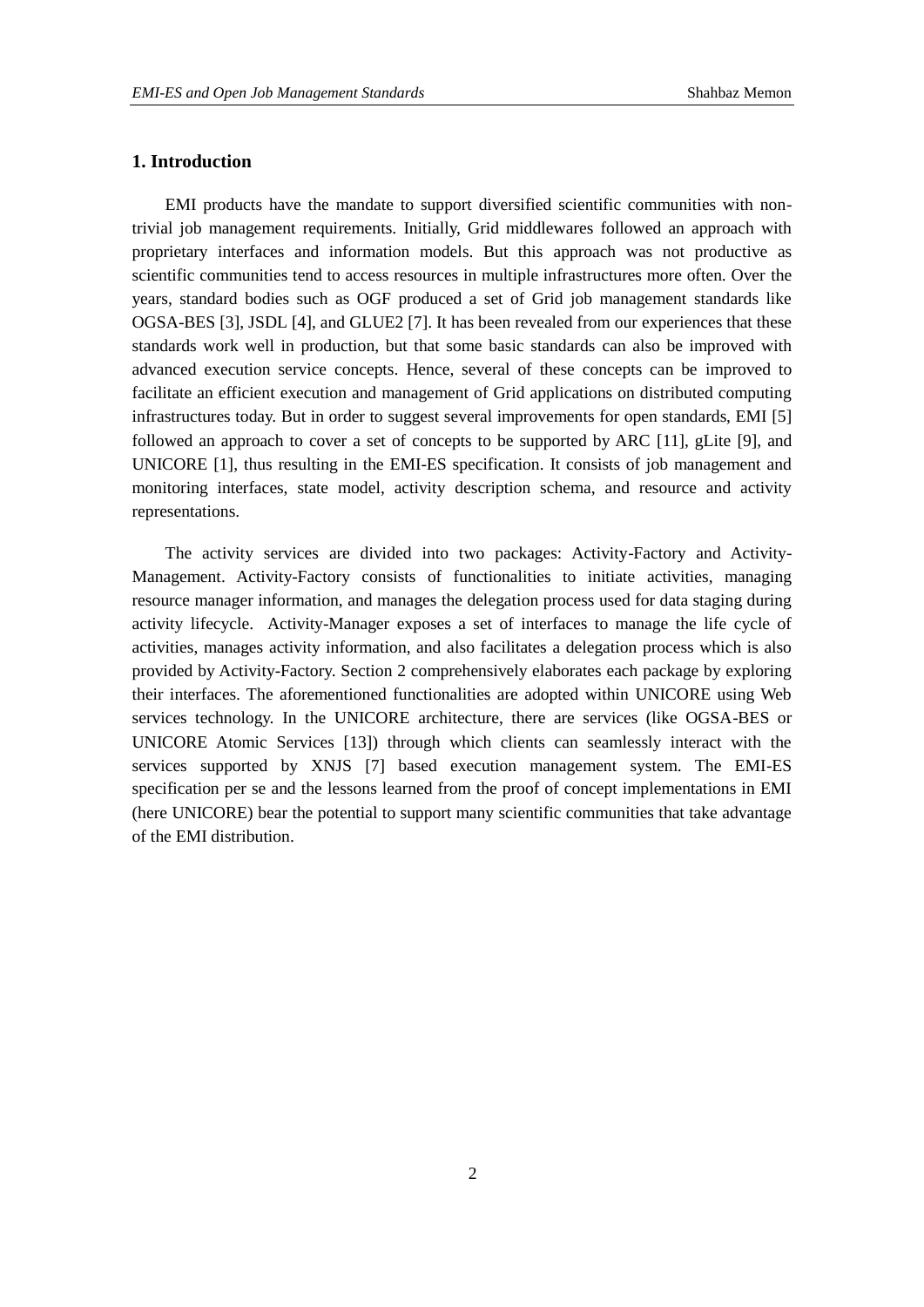The specification comes up with a suite of well-defined interfaces, activity state model, support of vector operations, and an integrated job description model. The design and architectural elements have been discussed by the representatives of three major middleware technologies (ARC, gLite, UNICORE) within EMI. By having a support of one of the major middleware providers in a European Grid community, we see EMI-ES as a 'proof-of-concept' specification for further standardization activities. EMI-ES succinctly expresses the implementation and operational experiences reflected by the production middleware technologies that are serving the diversified requirements of HPC and HTC based infrastructures. Consequently, we foresee its impact in fostering interoperability and integration required by the scientific communities engaged in executing complex scientific use cases. By having the implementations in EMI, we could practically implement a set of desired improvements aiming to improve the efficiency of production Grid applications. Pragmatically it realizes the set of concepts which could be improved in the existing standards space. With this effort we see EMI-ES becoming a potential source for the next generation of existing open Grid job management and description standards such as OGSA-BES, JSDL, and GLUE2, thus it will be a major contribution to the overall Grid standards community.

The remaining paper is structured as follows. Section 2 comprehensively describes the structure, main interfaces, and information model of the EMI-E**S**. Section 3 describes how UNICORE implementation has been adopted to this specification by highlighting its architecture layers from client tier to back end resource management system. Section 4 compares EMI-ES with the relevant OGF standards. Section 5 concludes the paper.

## **2. EMI-Execution Service (EMI-ES)**

The EMI-ES is an initiative of the EMI project unifying ARC, gLite, and UNICORE to explore the possibility on a set of common job management and monitoring interfaces. EMI-ES targets the computing elements - the service entities representing capabilities of the resource management systems that are responsible for job execution and monitoring. The above mentioned EMI community members proposed requirements to cater shortcomings in the open standard interfaces implementation deployed in production infrastructures.

As shown in Figure 1, the specification defines web services interfaces grouped in two major components: *Activity-Factory* and *Activity-Manager*. The logical grouping is made to distinguish functionality of managing individual activities information and operations , and to represent a resource management abstraction - an entity allocates compute and storage resources to these activities.

*Activity-Factory* is responsible of initiating and creating activities, and giving a back-end resource agnostic resource management representation. The main interfaces building up this component are *Creation*, *ResourceInfo*, and *Delegation*.

*Creation* interface, as the name implies facilitate the creation of vector of activities upon client request. The client must provide the activity description in an ADL format; see later in this section for more details on ADL. This interface is designed in such a way that it can accommodate the data staging requirements wherein the client applications can push data to the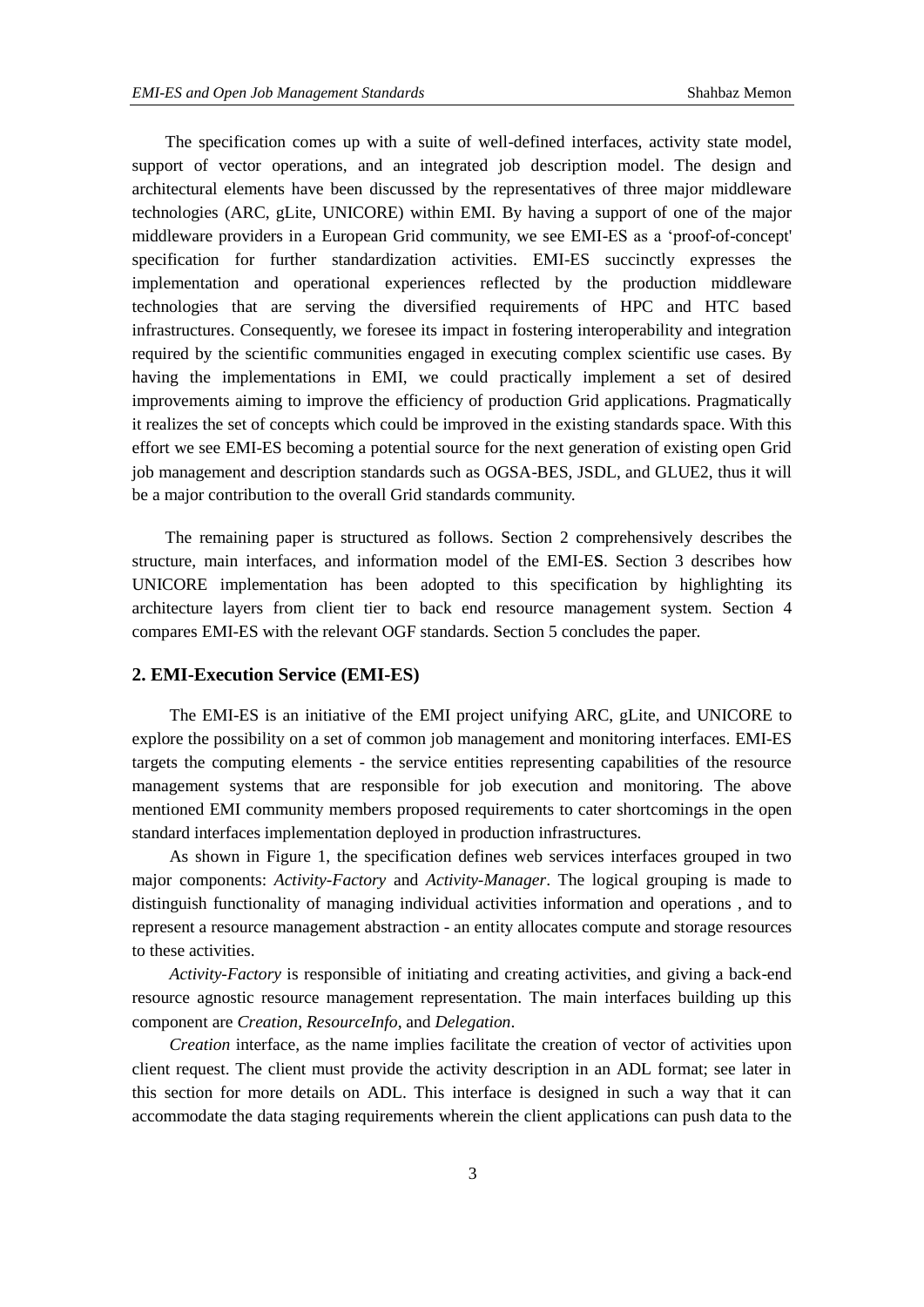job session directory, or server executing the job can pull the data from a source. Actually this situation reflects scenario requirement of the middleware developers of the EMI consortium.



**Figure 1**: EMI-ES Architecture showing a client and a generic server side implementation with backend resource management abstraction

*ResourceInfo* interface provides the set of operations to project the local resource manager or batch system related information. The information retrieved by this entity must be compliant to the GLUE2 information model. Since the GLUE2 model is extensive in nature, thus it is essential to analyse GLUE2 entities against EMI requirements. Therefore, we identified ComputingManager and its sub concepts from GLUE2. Section 4 summarizes further the list of entities, their compositions and aggregates representing the resource manager model in the view of EMI-ES.

*Delegation* interface is an advancement in terms of managing the scenario where a job (before or after execution) needs to have a trust delegation while incorporating data- staging. In order to tackle this situation we proposed to associate this interface with Activity-Factory, which aims at facilitating an EMI-ES implementation to perform data-staging on behalf of the user sending jobs. This is an important use case in the landscape of Grid middleware operations, a common example where an incoming job requires stage-in/out data from/to "GridFTP" locations. While considering this use case as one of the core requirements of our stakeholders, it is mandatory for an implementation to use X.509 proxy certificates [20] as a basis for delegation mechanism. *Delegation* interface provide methods to initiate and issue delegation credentials on behalf of user. The delegation approach we employed here was originally defined by the GridSite proxy delegation mechanism [12].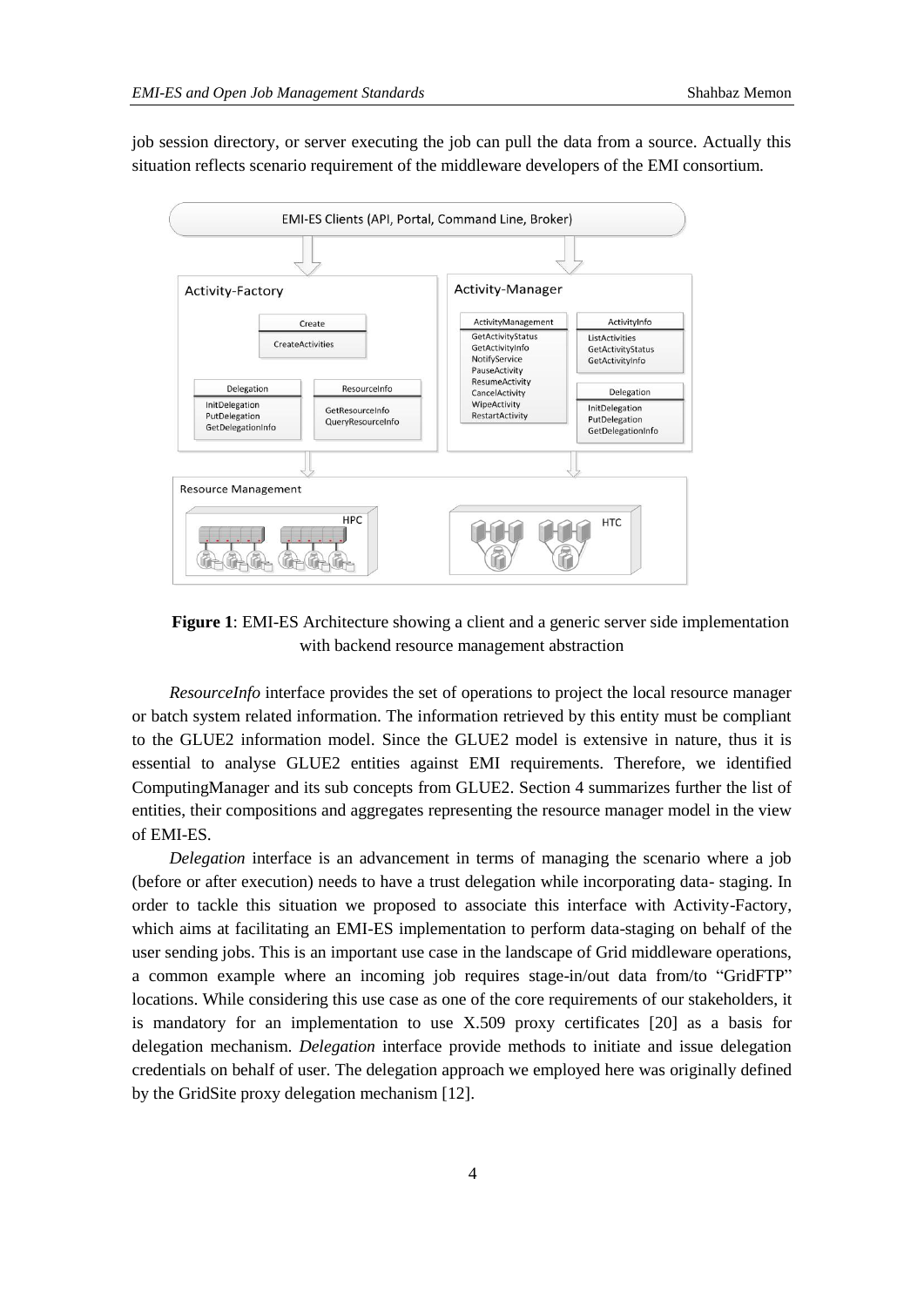*Activity-Manager* component shown in Figure 2 controls and monitors the individual set of activities and their state transitions. It is composed of three major interfaces: *ActivityManagement, ActivityInfo,* and *Delegation*. *ActivityManagement* interface encapsulates the functionality to monitor the set of activities statuses. It provides operations for a client to pause, resume, and cancel a vector of activities.

*ActivityInfo* port type is an interface allowing users to project the list of activities, their statuses, and the state information. For the sake of additional architectural flexibility and interface reusability the *Delegation* interface is also part of the *Activity-Manager* package.



**Figure 2**: Activity Description Language (ADL)

Activity Description Language is part of EMI-ES specification and defines a data model to represent the job request used by clients. Figure 2 depicts the main entities and concepts of the ADL. It has four major elements: Activity Identification, Data Staging, Resources, and Application. Activity Identification and its sub concepts encapsulate the meta-information items needed to identify individual activities. Data staging primarily focuses on the specification of data sources and sinks in the job execution life cycle. This is also a model where delegation references are persisted. Resources element is an element through which service clients can specify the compute resources required to execute a job. Apart from the conventional compute resource elements such as OS, CPU, Memory, it also offers to specify runtime and parallel application environments. Application entity represents scientific application requirements by a client. Through this entity client can specify job details consisting of an executable location, list of arguments for an application, pre and post commands, and remote logging.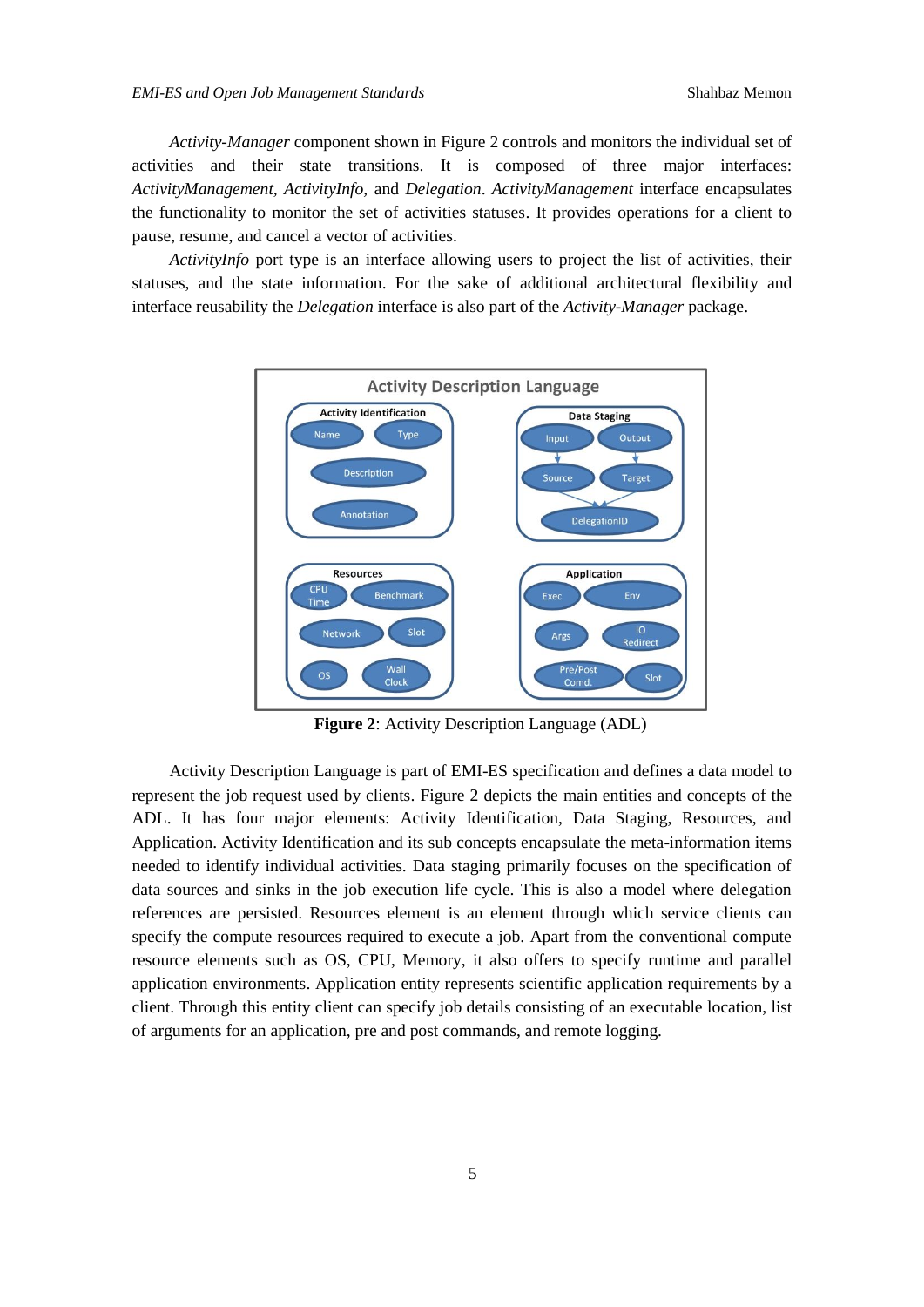

**Figure 3:** EMI-ES activity state model showing a usual job state transition

Activity state model of the EMI execution service provides the transition of an activity from inception to its completion. This state model is intended to reflect the status to the service clients. The implementations need not to have it internal, though they are free to use it if desired. Figure 3, describes the usual activity transition from *Accepted* to the *Terminal* status. These states are referred as the main activity states. In case an implementation needs to have sub states, the specification recommends using multiple attributes associated with each of the main states. For instance if an activity is in *Accepted* state, it might be possible that the service is still *Validating*, or deliberately halted by server as *Server-Paused*, or it is in the phase of *Provisioning* compute resources in a virtualised environment. The EMI Execution Service describes a rich set of attributes which could easily be applied against each of the main state.

## **3. EMI-ES in UNICORE Services Environment**

UNICORE is an open standards based grid middleware providing a transparent, seamless, and secure access to the distributed high performance computing and storage resources. UNICORE supports a diversified platform agnostic deployment to any operating system. It exposes main stream compute and data management capabilities through SOAP based web services. It has been used in several European and national German infrastructure projects such as DEISA [2], EGI [10], and D-Grid [14]. From an application perspective, it is being used by various scientific communities, just to name a few are: Neurosciences, Virtual Physiological Human, and Biological sciences.

UNICORE is designed on the principles of service oriented, layered, and extensible architecture that ensures a seamless interface to the multiple resource management systems. Figure 4 depicts the client tier to interact with a remote job and data managed under the UNICORE service environment (UNICORE/X). The service environment is a layer which hosts SOAP based Web services. This layer exposes a backend functionality of the XNJS - an execution management system where the actual job incarnation takes place, and it knows how to communicate with a back end resource management system.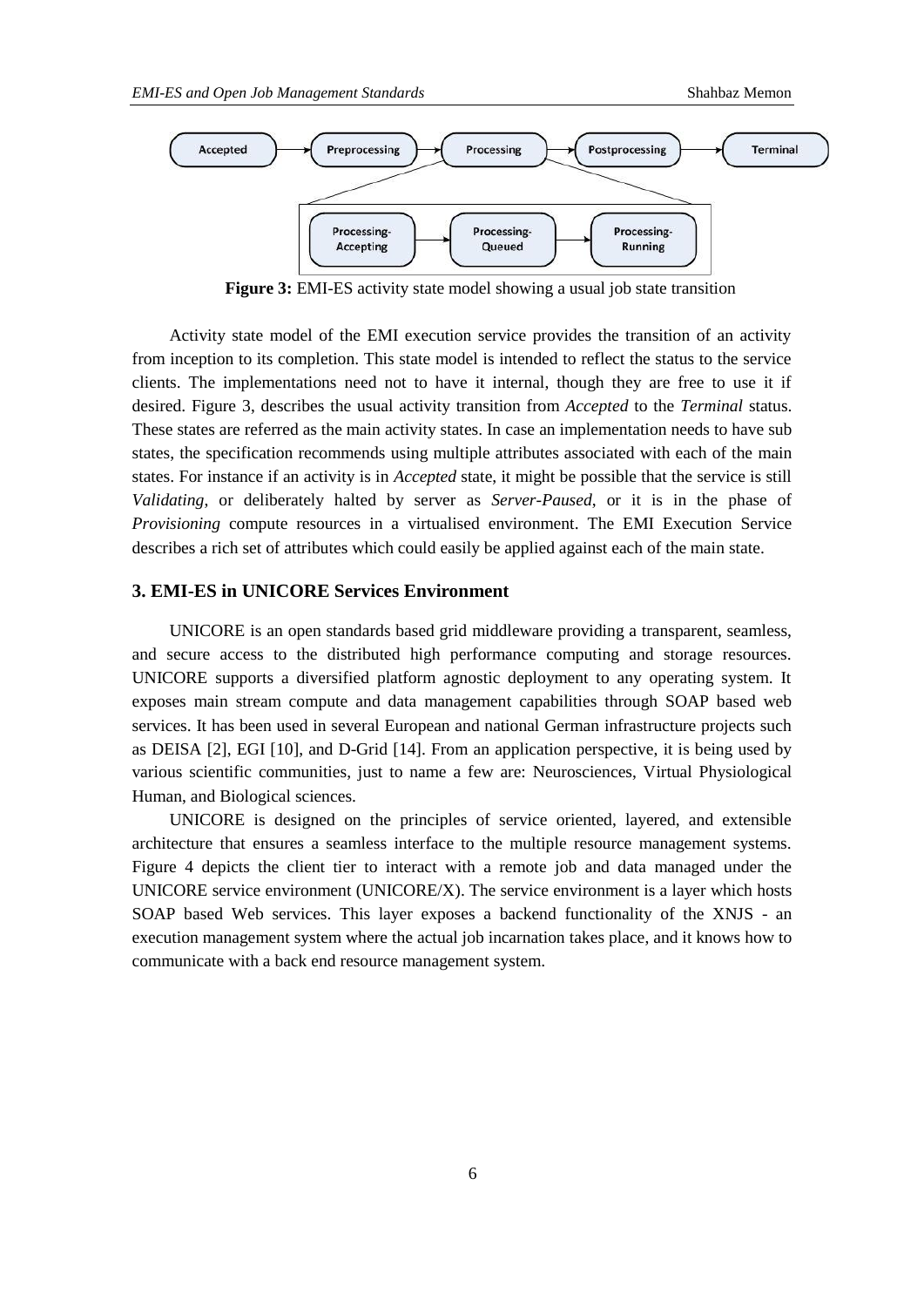

**Figure 4:** EMI-ES implementation in the UNICORE architecture

Figure 4 sketches a concrete realization of Figure 2, with more depiction of the server side implementation within the UNICORE services environment. EMI-ES is implemented as a Web service on the services layer which then connects the backend XNJS. From implementation perspective, XNJS is a dependency injection based framework that allows new components to be connected dynamically. By leveraging a potential of such a framework middleware developers can easily introduce new components without a need to rebuild the whole distribution. With this feature the implementation of EMI-ES is seen as yet another subcomponent of XNJS. Specifically this tier implements the business logic to handle the semantics of ADL processing. Similarly XNJS realizes the JSDL processing. It implies that the UNICORE middleware could easily cope with the changes it requires in the future course of the specification if it is upgraded. Figure 4 also sketches the sequence of steps in which EMI-ES clients interacts with the UNCORE's EMI-ES implementation. Starting from the first step, client submits a job request in ADL form to the EMI-ES service. The service validates the request. Once it is validated, the XNJS takes care of the job submission by transforming the incoming request to the representation understood by the backend resource management system. While UNICORE considers the concern of various scientific communities accessing different kind of resources, it supports them by providing separate connectors for 13 resource management systems (including commercial and open source), just to name a few are, LSF [15], LoadLeveler [16], SLURM [17], TORQUE [18], etc.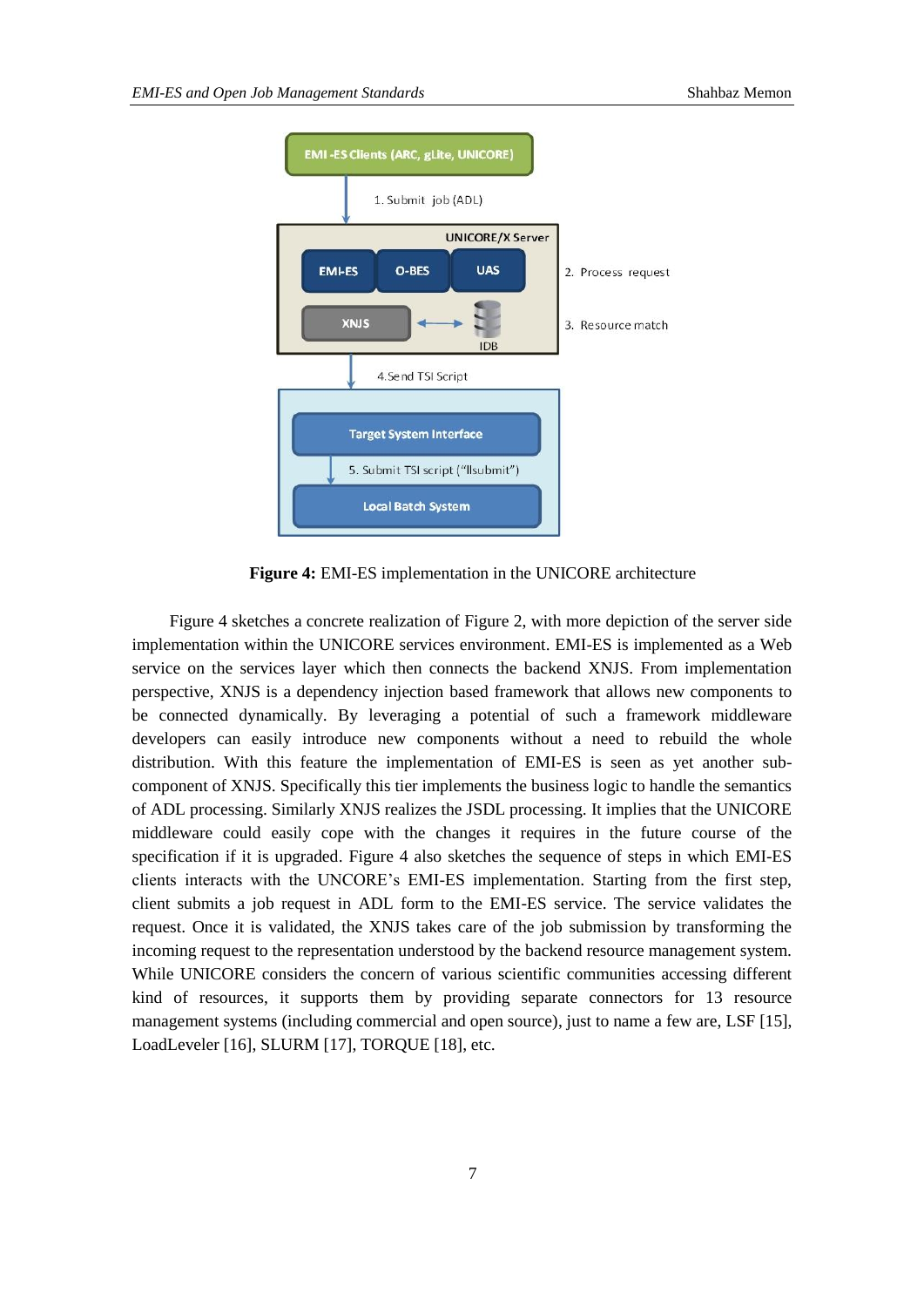## **4. EMI-ES and OGSA Job Management Standards**

OGSA standards played a constructive role in bringing different Grid middleware communities to resolve interoperability and interoperation challenges together present in the current landscape of heterogeneous and distributed Grid infrastructures. This is related from several experiences that the scientific use cases often require different kind of compute resources which are geographically distributed should expose a common interface. Thus we see standards very useful in the provisioning of Grid resource access through a unified interface. Especially in the domain of Grid job management standards, which are believed to be one of the vital constituents of any middleware functionality. Among them OGSA-BES is a Web services based standard representing management and monitoring of computational jobs. Given the complexity of HPC and HTC paradigms, this interface is still being used as a common denominator in terms of job management and monitoring in the production research infrastructures. It is worth mentioning that, OGSA-BES despite of representing essential elements of managing Grid jobs, to some extent it is being criticized for not supporting contemporary computing and data requirements - from both the HTC and HPC perspectives. In order to deal with these concerns, EMI consortium and the Open Grid Forum, in the pursuit of standards adoption, collected more feedback in the form of use cases which actually were contemplated for further extensions to the existing job management and modelling standards such as OGSA-BES and JSDL. The main objective of this effort was to take a step further in tackling these requirements by not only supporting the well-known current physical computing infrastructures, but to address the use cases in which services are presumably deployed over Desktop Grids, virtual infrastructures, and clouds. Hence we see EMI-ES as a viable candidate to some of these requirements. After the requirements phase, EMI consortium together with an initial participation from the PGI (Production Grid Infrastructure) working group of OGF invested tremendous amount of efforts to formulate a specification with an aim to present a proof of concept supporting the next generation of existing OGSA-BES. While taking this initiative further, the major EMI representatives, such as, ARC, gLite, and UNICORE (as shown in the previous section) intending to demonstrate the cross-interface interoperability to the Grid standards community. Once the implementations and production experiences are concrete enough, EMI-ES will be contributed back with experiences to the OGF community as a building block for the next version of the OGSA-BES and JSDL standards.

To further support our argument, in Table 1, we holistically compared EMI-ES and OGSA-BES by drawing an intersection where both specifications meet with respect to scope and functionality. It also highlights the additional useful features offered by the EMI-ES specification. First column abstracts the area of job management and monitoring, the remaining columns differentiate both the interfaces in the given scope.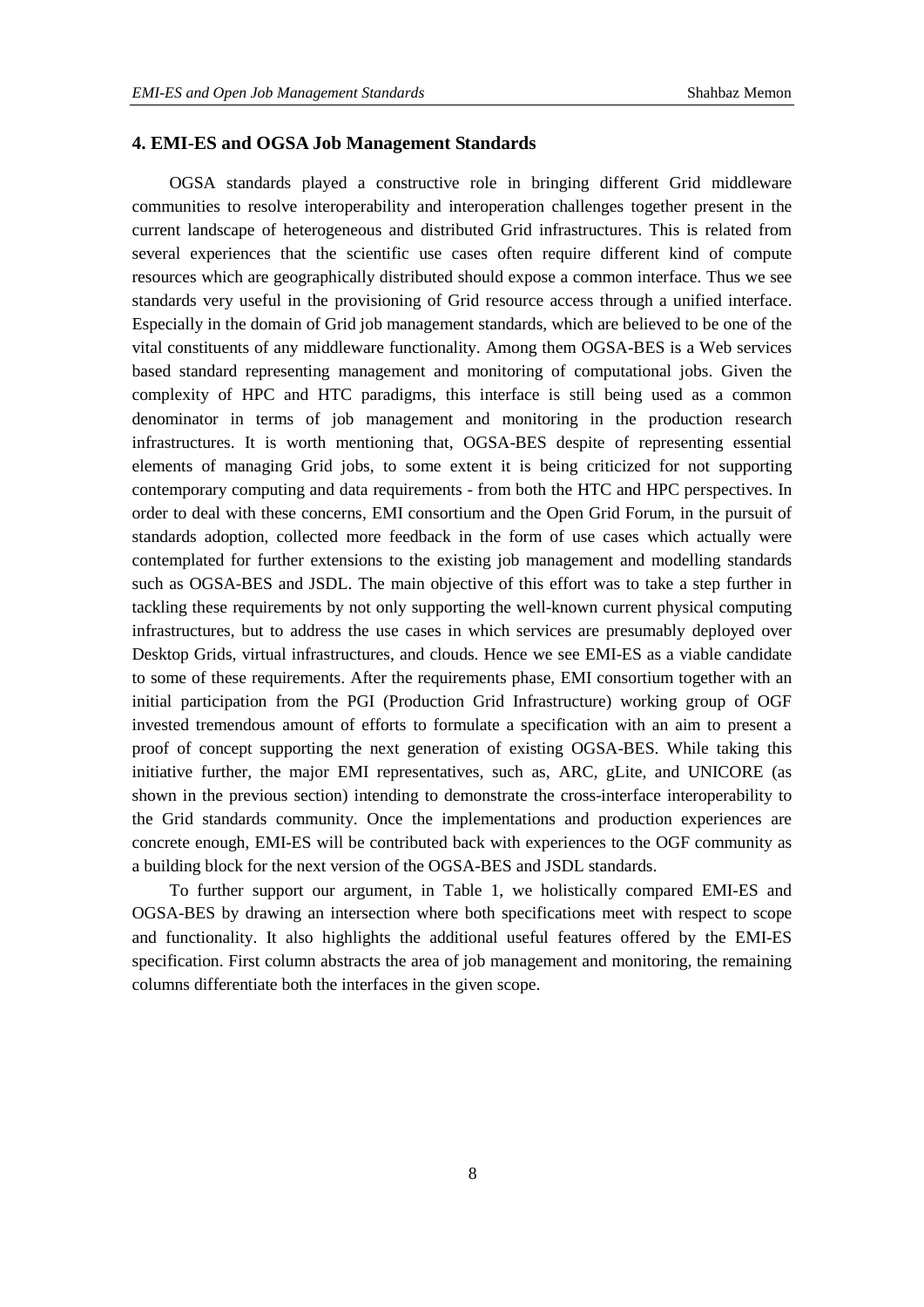| Scope                                     | <b>EMI-ES</b>                                                                                                   | <b>OGSA-BES</b>                                |
|-------------------------------------------|-----------------------------------------------------------------------------------------------------------------|------------------------------------------------|
| <b>Manage Activities CreateActivities</b> |                                                                                                                 | CreateActivity (Single)                        |
|                                           | Pause                                                                                                           | --                                             |
|                                           | Resume                                                                                                          |                                                |
|                                           | Cancel                                                                                                          | TerminateActivities (Vector)                   |
| <b>Monitor Activities Notify</b>          |                                                                                                                 | Use of WSN                                     |
|                                           | Wipe                                                                                                            |                                                |
|                                           | ListActivities (return only activity identifiers)                                                               |                                                |
|                                           | GetActivityStatus                                                                                               | GetActivityStatuses                            |
|                                           | GetActivityInfo                                                                                                 | GetActivityDocuments                           |
| <b>Monitor</b>                            | GetResourceInfo                                                                                                 | GetFactoryAttributesDocument                   |
|                                           | <b>Computing Service QueryResourceInfo</b>                                                                      | Not in the spec (only WSRF [19]<br>renderings) |
| <b>Information</b><br>Model               | ResourceInfo (Glue2: ComputingManager,<br>Computing Endpoint, Execution Environment,<br>ApplicationEnvironment) | FactoryAttributes (BES)                        |
|                                           | ActivityInfo(Glue2:ComputeActivity)                                                                             | ActivityDocument (JSDL)                        |

**Table 1**: Comparison summary of EMI-ES and OGSA-BES

EMI-ES complements JSDL by proposing several advancements to model job description that appear in the form of ADL. ADL schema also introduces useful extensions to the GLUE2 resource information model, which are summarized under Table 2.

| <b>Application (ADL)</b>                           |                                                                      |  |
|----------------------------------------------------|----------------------------------------------------------------------|--|
| Pre/Post-command                                   | Commands should be executed before and after job execution           |  |
| WipeTime                                           | Timestamp until the terminated job is not removed                    |  |
| RemoteLogging                                      | Points to the logging service where job logs are published           |  |
| Notification                                       | Information related to the notification service and job state change |  |
| <b>Resource (ADL)</b>                              |                                                                      |  |
| <b>Runtime Environment</b>                         | When specified user doesn't need to provide executable path          |  |
| <b>Parallel Environment</b>                        | Represent concept to model parallel jobs                             |  |
| <b>ComputeActivity (Extensions to GLUE2 model)</b> |                                                                      |  |
| Stage-in/out directory                             | Separate elements to specify job stage-in and stage-out directory    |  |
| Session directory                                  | Activity execution directory                                         |  |
| ComputingActivityHistory                           | Maintain Activity's provenance information                           |  |
| ComputingActivityProgress                          | Represents actual activity progress in percentages                   |  |

**Table 2:** Overview of activity request and resource information model enhancements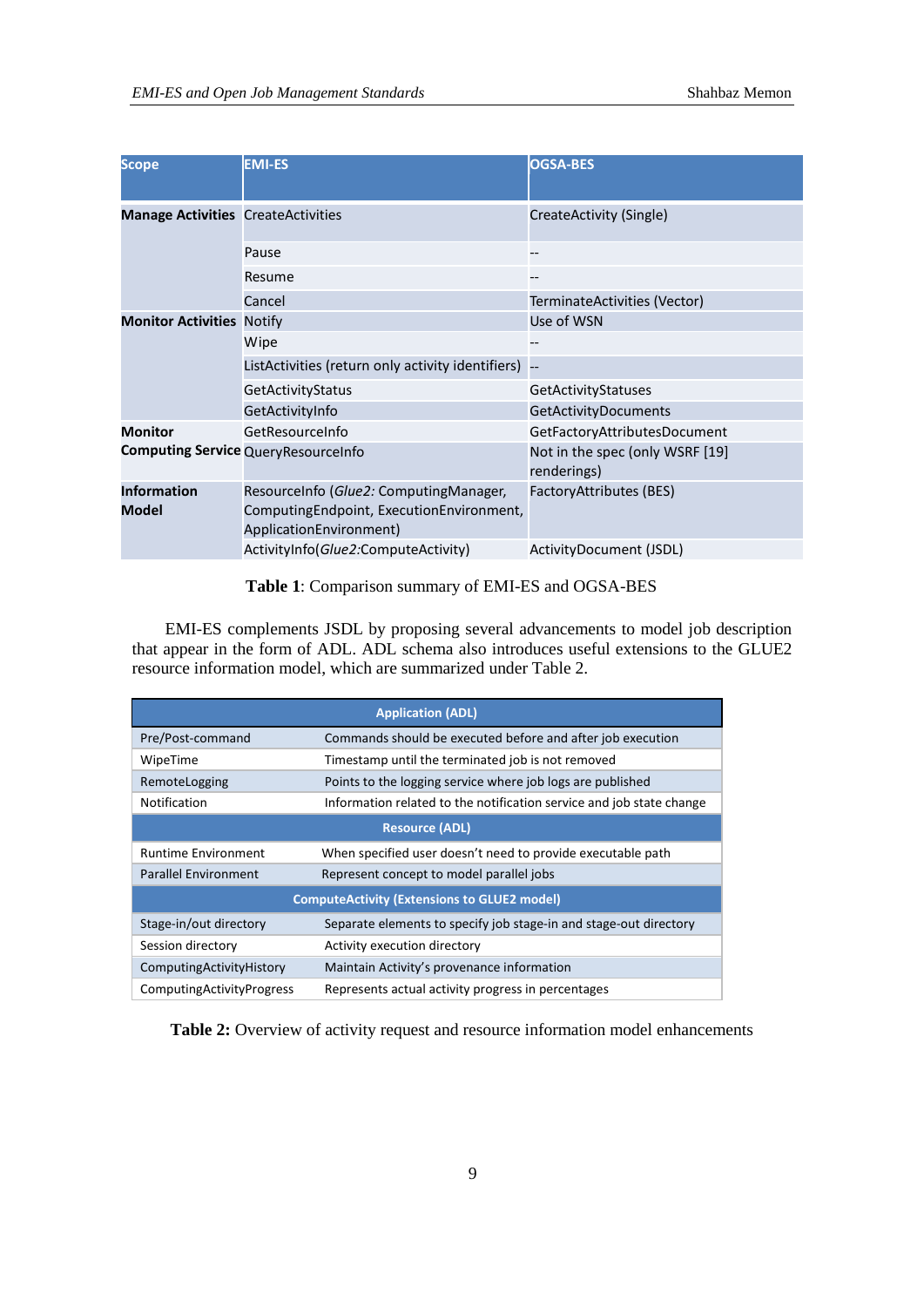## **5. Conclusion**

In this contribution, we present the EMI-ES and its adoption in UNICORE. EMI-ES as a specification captures the Grid activity management and modelling requirements from the experiences of EMI's ARC, gLite, and UNICORE solutions. One of the 'proof of concept' implementations is in UNICORE, while ARC as well as gLite are also adopting it. Once all the EMI-ES adoptions within EMI are stable, we will take our endeavours to exercise interoperability with real application use cases providing insights on how future standard specifications can take production experience from this practical evaluation. By following this approach, we could anticipate its impact on overall scientific applications required to access resources in federated Grid infrastructures. We have also given the EMI-ES specification to the open standard working groups active in the area of job management and modelling (e.g. next generation OGSA-BES, JSDL, etc.) where the current focus is to take existing standards to the next versions of them.

### **6. Acknowledgements**

This work has been partially sponsored by the European Commission funded EMI project (Grant Agreement INFSO-RI-261611).

### **References**

- [1] A. Streit and et al., *UNICORE 6 -Recent and Future Advancements*, Annals of Telecommunications, Next generation network and service management, Vol. 65, 11-12, pp. 757- 762, Springer-Verlag, Berlin Heidelberg New York, ISBN 978-3-540-72226-7, 2010.
- [2] W. Gentzsch and et al., *DEISA-Distributed European Infrastructure for Supercomputing Applications*, J. Grid Computing, Volume 9 Issue 2, June 2011 , 259-277
- [3] I. Foster and et al., *OGSA Basic Execution Service Version 1.0*, GFD-R.108, 2008, available at [http://www.ogf.org/documents/GFD.108.pdf,](http://pos.sissa.it/cgi-bin/reader/contribution.cgi?id=http://www.ogf.org/documents/GFD.108.pdf) 15 April 2012
- [4] A. Anjomshoaa and et al., *Job Submission Description Language (JSDL) Specification, Version 1.0*, GFD-R.136, 2008, available at [http://www.ogf.org/documents/GFD.136.pdf,](http://pos.sissa.it/cgi-bin/reader/contribution.cgi?id=http://www.ogf.org/documents/GFD.136.pdf) 15 April 2012

[5] B.Schuller, et al., *EMI Execution Service*, 21 Dec. 2011, Draft version 1.07, available at [http://tinyurl.com/cn37ub4,](http://pos.sissa.it/cgi-bin/reader/contribution.cgi?id=http://tinyurl.com/cn37ub4) 15 April 2012

[6] S. Andreozzi, et al., *GLUE Specification v. 2.0*, GFD-R-P.147, 2009, available at [http://www.ogf.org/documents/GFD.147.pdf](http://pos.sissa.it/cgi-bin/reader/contribution.cgi?id=http://www.ogf.org/documents/GFD.147.pdf)

- [7] B. Schuller, R. Menday, A. Streit, *A Versatile Execution Management System for Next-Generation UNICORE Grids*, Euro-Par 2006: Parallel Processing, Lecture Notes in Computer Science, vol. 4375, pp. 195, 204, Springer Verlag, 2007
- [8] *European Middleware Initiative*, [http://www.eu-emi.eu,](http://www.eu-emi.eu/) 15 April 2012
- [9] E. Laure and et al. *Programming the Grid with gLite*, Computational Methods in Science and Technology, pp. 33-46, 2006.